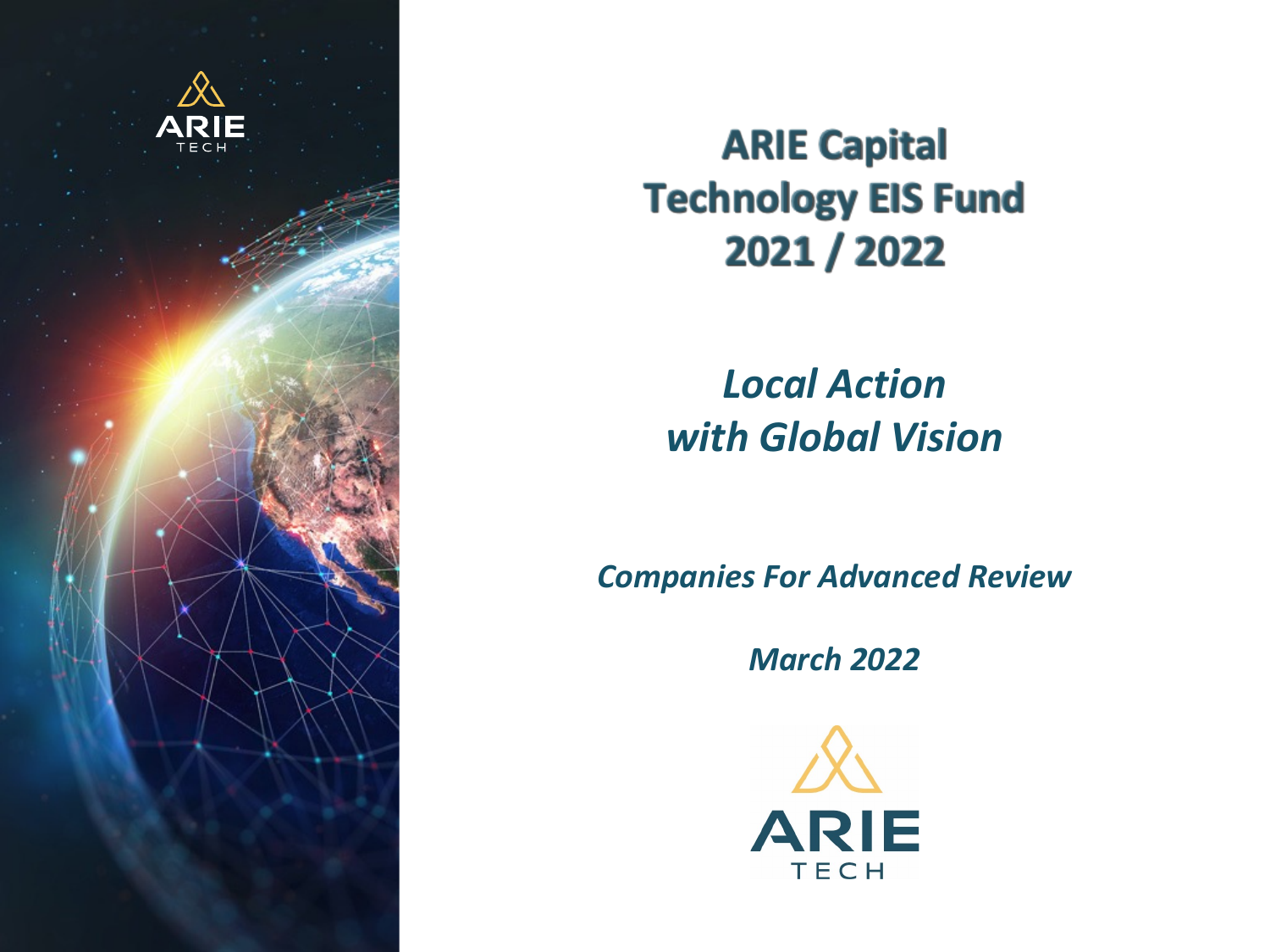

# **Company Name: Tyre Runner**

**Valuation:** £4m

## **TYRI**

**Tagline:** Tyre comparison and booking sites and booking sites and booking sites and booking sites and booking sites and booking sites and booking sites and booking sites are sites and booking sites and booking sites and b **Industry:** Internet/Transportation **Summary:** Tyre Runner is an in Tyres. This is an ind consuming for drive them, online and of solves that problem customer service in Website: www.tyrerunner.com **Why:**  $\bullet$  - It uses a nimble te economically-sound - It already has a pr customer base, and - It has achieved growth them, with the prom - The business has  $\epsilon$ being operated in the markets as well - Despite this poten the UK, giving it a si - As a tech platform overhead/operating heavy investment u **Raise:**  $£1.5m - ARIE$  looking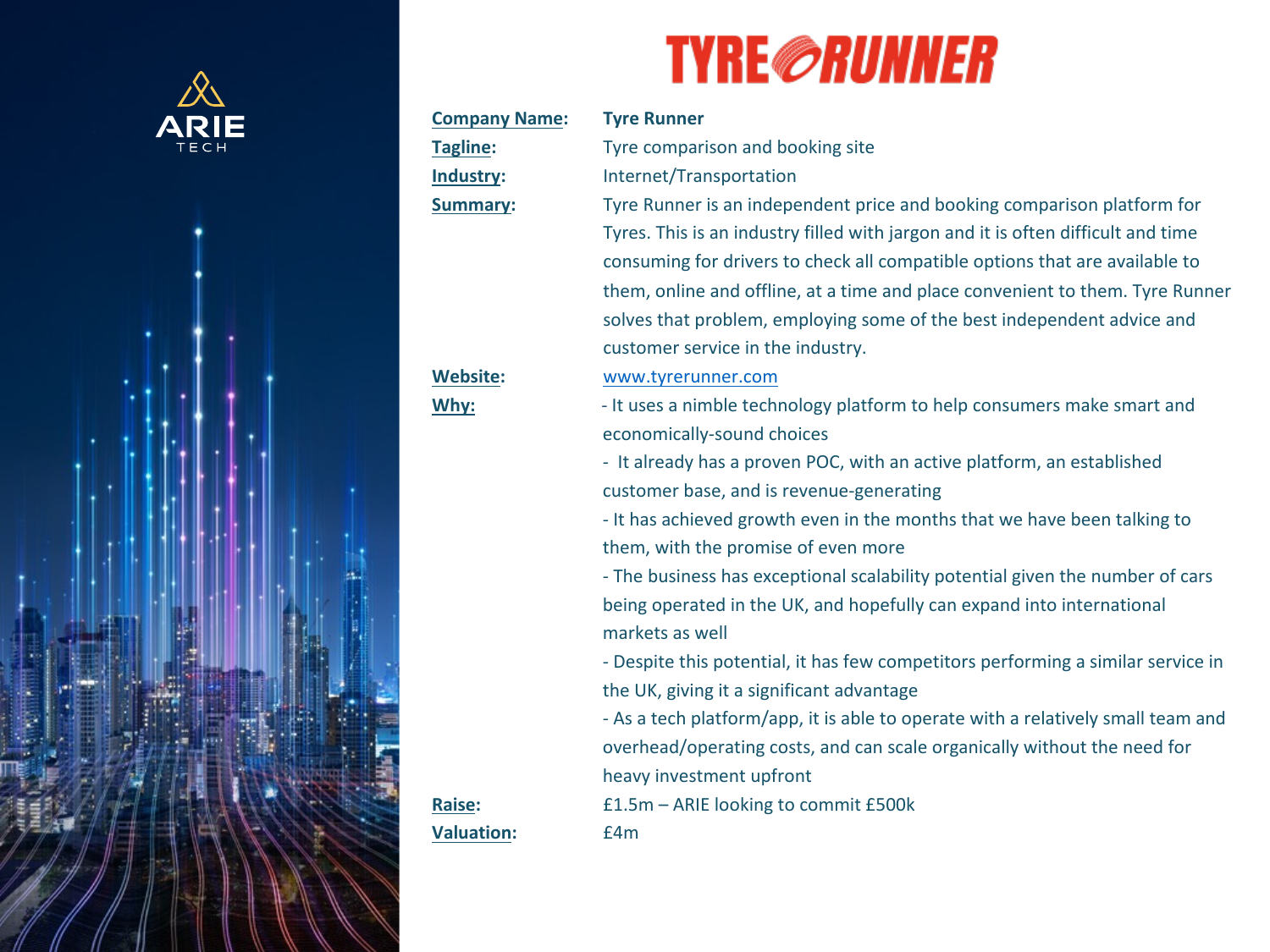

## **Company Name: PlasmaTrack Tagline:** Reducing train dela **Industry:** Transportation/Rail **Summary:** PlasmaTrack's tech

a dry, clean, and un summer conditions UK railway through **Website:** www.plasmatrack.co

╤┖

- **Why:**  $\blacksquare$  They already have the possibility of contracts in place with rail networks in place  $\blacksquare$ the UK and Germany
	- Their business is scalable 1 could benefit from it companies) are huge and/or backing
	- Their technology re use of electricity and will contribute a pos
- They have raised fur who have expressed **Raise:**  $£1.2m - ARIE$  looking

**Valuation:** £5.4m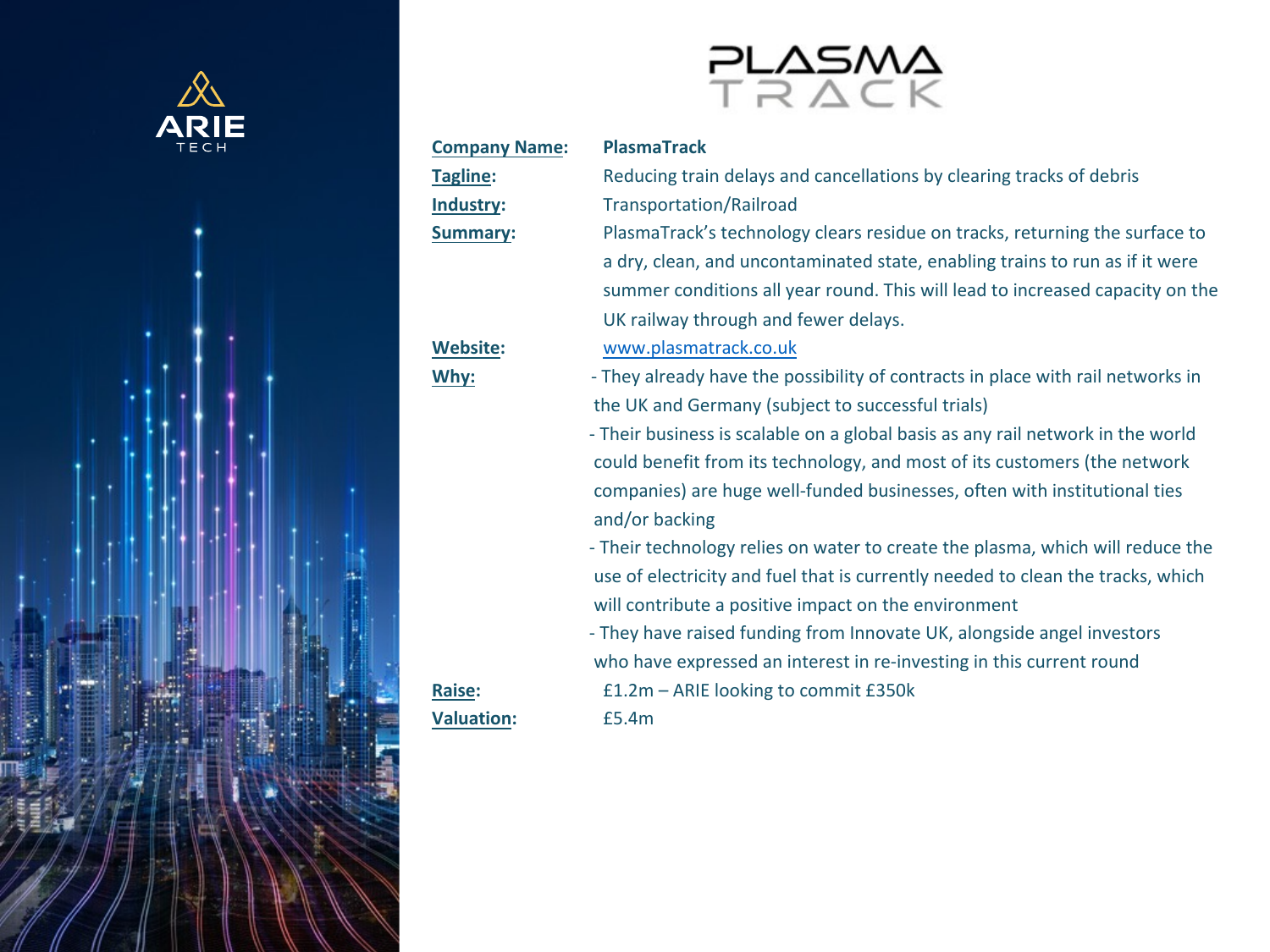



**Company Name: OnDemand365**

**Valuation:** £5m

Tagline: Delivering fast AVO **Industry:** Broadcast Media **Summary:** OnDemand365 is a revolutionising broa territories. In July 2 Freeview and youvi the channel but the enables OD365 to r [more than the curre](http://www.vod365.co.uk/) **Website:** www.vod365.co.uk

- **Why: -** Established user base that has provided its initial model and has provided and has great growth and has great growth and has great growth and has great growth and has great growth and has great growth and has gr potential. Comparab Viacom in 2019
	- It has the opportun
	- advanced stages in b
	- It has a library of co the necessary relations
- Channel in place or prominent one (white **Raise:**  $£1m - ARIE looking$ 
	-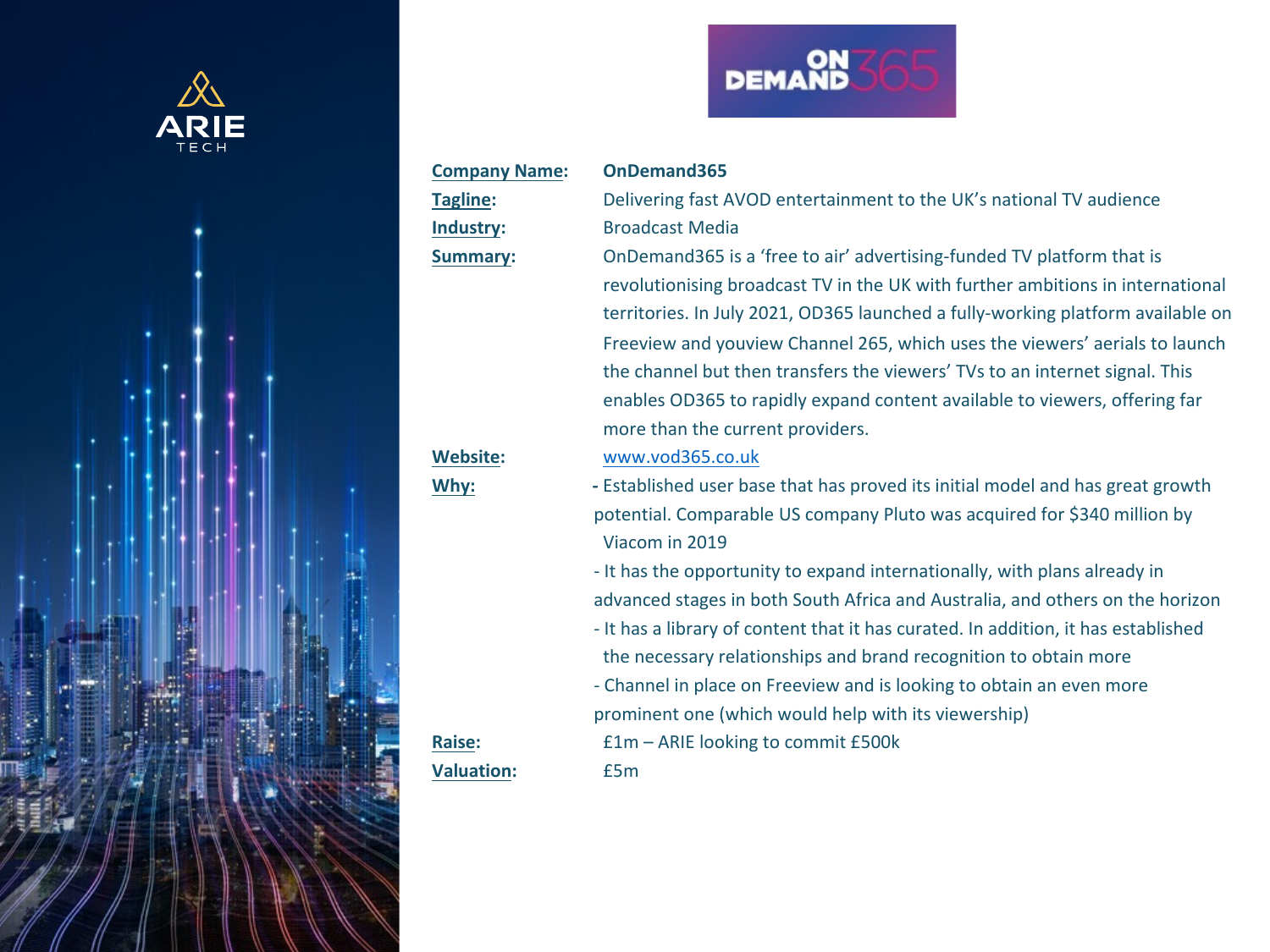

**g**



## **Company Name:** Net4 **Tagline Industry Summary**

**Website Why :**

**Raise Valuation**

**Net4** is unique in de **:** Internet of Things **Net4 demystifies the Internet of The Internet Solutions Internet and Internative Structures** needs - taking care and benefits. By co management, and traffic routing, Net [tool kit.](http://www.net4.io/) 

## **:** https://net4.io

- Ahead of the curv innovative products - They are part of the in Europe but also a program

- Very attractive ma internationally

- Revenue generatii

: **E1m – ARIE looking :** £6m